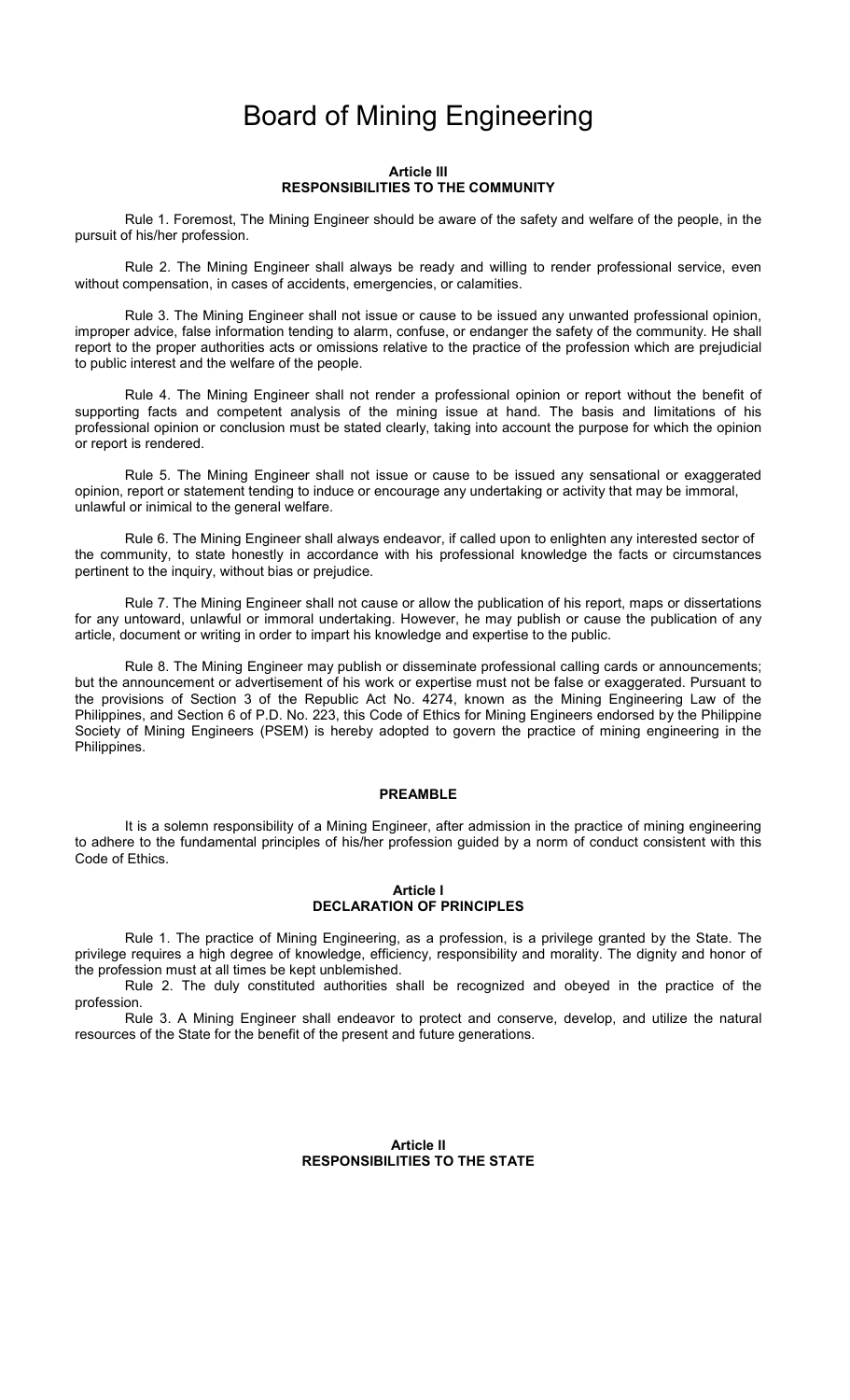Rule 1. The Mining Engineer shall maintain allegiance to the Republic of the Philippines, support the Constitution and obey all laws duly promulgated and approved by the duly constituted authorities.

Rule 2. The Mining Engineer shall faithfully exercise his/ her profession, conserve and protect the natural resources of the State, and promote the development and use of such natural resources for the interest of the people.

Rule 3. The Mining Engineer shall strive for the common good and shall contribute his/her expertise for the success of national projects or policies.

Rule 9. The Mining Engineer in the government service must work for the interest of the government and shall not employ his position for profit. He shall not exact favors or oppress those dealing with his office.

Rule 10. The Mining Engineer shall actively support the organization of his chosen profession, and share his experiences with others in the profession.

## Article IV RESPONSIBLE TO EMPLOYER AND CLIENTS

Rule 1. The Mining Engineer must faithfully use his knowledge and skills in performing his tasks to this clients or employer.

Rule 2. The Mining Engineer shall protect with utmost professional attention the interest of his employer or client.

Rule 3. The Mining Engineer shall not advance or promote any interest of his client or employer which is contrary to law; public policy or professional obligations and ethics.

Rule 4. The Mining Engineer, whose obligations to his employer or clients are in conflict with his professional obligations or ethics, should endeavor to resolve the conflict in accordance with the law, public policy, and the provisions of this Code. Where the conflict is beyond reconciliation, he should severe his professional engagement.

Rule 5. The Mining Engineer shall disclose to his prospective employer or client any personal interest

holds on any mineral property, mining organization, or other matters which may affect, directly or indirectly, adversely or otherwise, his relations and obligations with the prospective client or employer.

he

Rule 6. The Mining Engineer shall not divulge any information given in confidence during his employment; neither shall he attempt to profit therefrom nor shall he use, directly or indirectly, such information to the prejudice of his employer or client.

 Rule 7. The Mining Engineer shall not engage or offer to engage, his/her professional services to those with conflicting and adverse interests.

Rule 8. The Mining Engineer must faithfully promote and advance the interest of his employer or client.

Rule 9. The Mining Engineer shall not place himself under any obligation to any person or organization who has a pending transaction with his employer or client, and shall not receive any favor from such person or organization.

Rule 10.The Mining Engineer must refer his client or employer, whenever necessary to serve the interests of the latter, to experts or consultants. He must not accept any favor or compensation whatsoever for the referral to such experts or consultants.

Rule 11. The Mining Engineer shall act as trustee of his client or employment in the preparation of contracts and similar documents. He shall be impartial in the interpretation of such documents so that the rights and obligations of his clients or employer and other contracting parties shall be faithfully determined and discharged.

#### Article V RESPONSIBILITIES TO EMPLOYEES

Rule 1. The Mining Engineer, as employer, shall at all times be concerned with the welfare of his employees whose rights as workers are guaranteed under the Constitution and protected by laws.